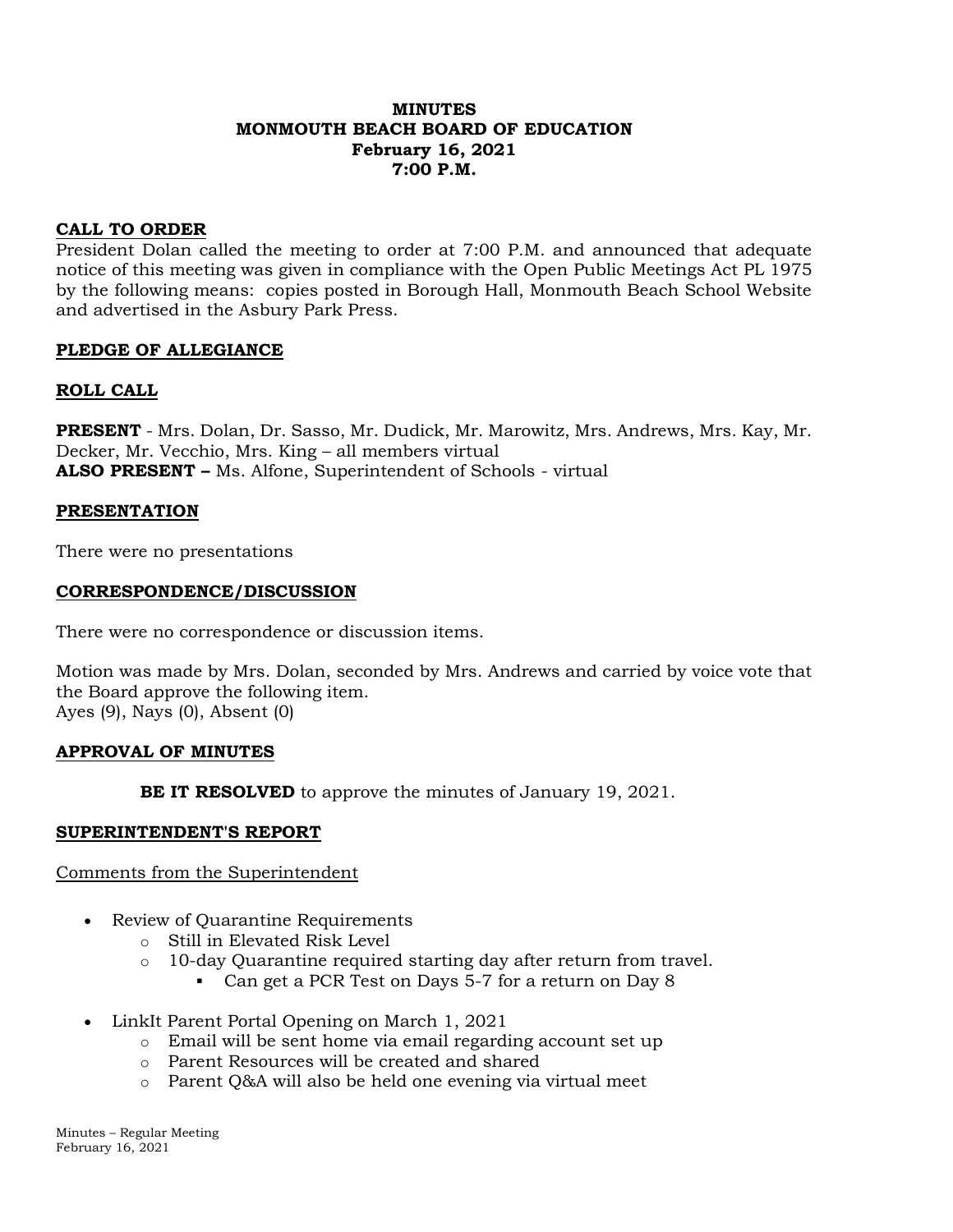# **SUPERINTENDENT'S REPORT (continued)**

- NJSLA-ELA/Math and Science will be given in May
	- o NJDOE has applied for a waiver with federal government
- Innovation Lab
	- o Parent volunteer sheet went out
	- o Will be scheduling a parent meeting in the next couple of weeks.
- March 5 Make-Up Picture Day
- Basketball Game Spectators will not be allowed due to space restrictions
	- o League gyms cannot accommodate the numbers
	- o Livestream link will be provided for our home games
- Winter Concert (Virtual)-link was shared with community
	- o Thank you to Mrs. Rossi and Mr. Zweemer for putting it together
- HIB Report for Reporting Period 1 (through December 31)
	- o 2 investigated
	- o 1 founded and 1 unfounded

Motion was made by Mrs. Dolan, seconded by Mrs. Andrews and carried by voice vote that the Board approve the following items (A - C). Ayes (9), Nays (0), Absent (0)

A. **BE IT RESOLVED** to approve the following statistical information:

| <b>Student Enrollment as of January 29, 2021</b> |  |
|--------------------------------------------------|--|
| <b>Total 255</b>                                 |  |

| Preschool | 18 | Grade 3-1 | 12 | Grade 6-1 | 12 |
|-----------|----|-----------|----|-----------|----|
|           | 19 | Grade 3-2 | 12 | Grade 6-2 | 12 |
| Grade 1-1 | 11 | Grade 4-1 | 14 | Grade 7-1 | 13 |
| Grade 1-2 | 11 | Grade 4-2 | 13 | Grade 7-2 | 13 |
| Grade 2-1 | 14 | Grade 5-1 | 14 | Grade 8-1 | 18 |
| Grade 2-2 | 16 | Grade 5-2 | 15 | Grade 8-2 | 18 |

#### **Student Attendance Staff Attendance**

| September | 98.5% | February |  |
|-----------|-------|----------|--|
| October   | 98.0% | March    |  |
| November  | 97.0% | April    |  |
| December  | 97.0% | May      |  |
| January   | 97.0% | June     |  |

| September | 100.0%   | February |  |
|-----------|----------|----------|--|
| October   | $90.0\%$ | March    |  |
| November  | 94.5%    | April    |  |
| December  | 98.5%    | May      |  |
| January   | 98.5%    | June     |  |

- B. Security Drill Fire Drill January 15, 2021  $@1:00$  P.M. Security Drill – Bomb Threat – January 26, 2021  $@1:00$  P.M.
- C. Harassment Intimidation and Bullying **BE IT RESOLVED** to (affirm, deny or modify) the HIB Form as presented by Mrs. Jessica Alfone.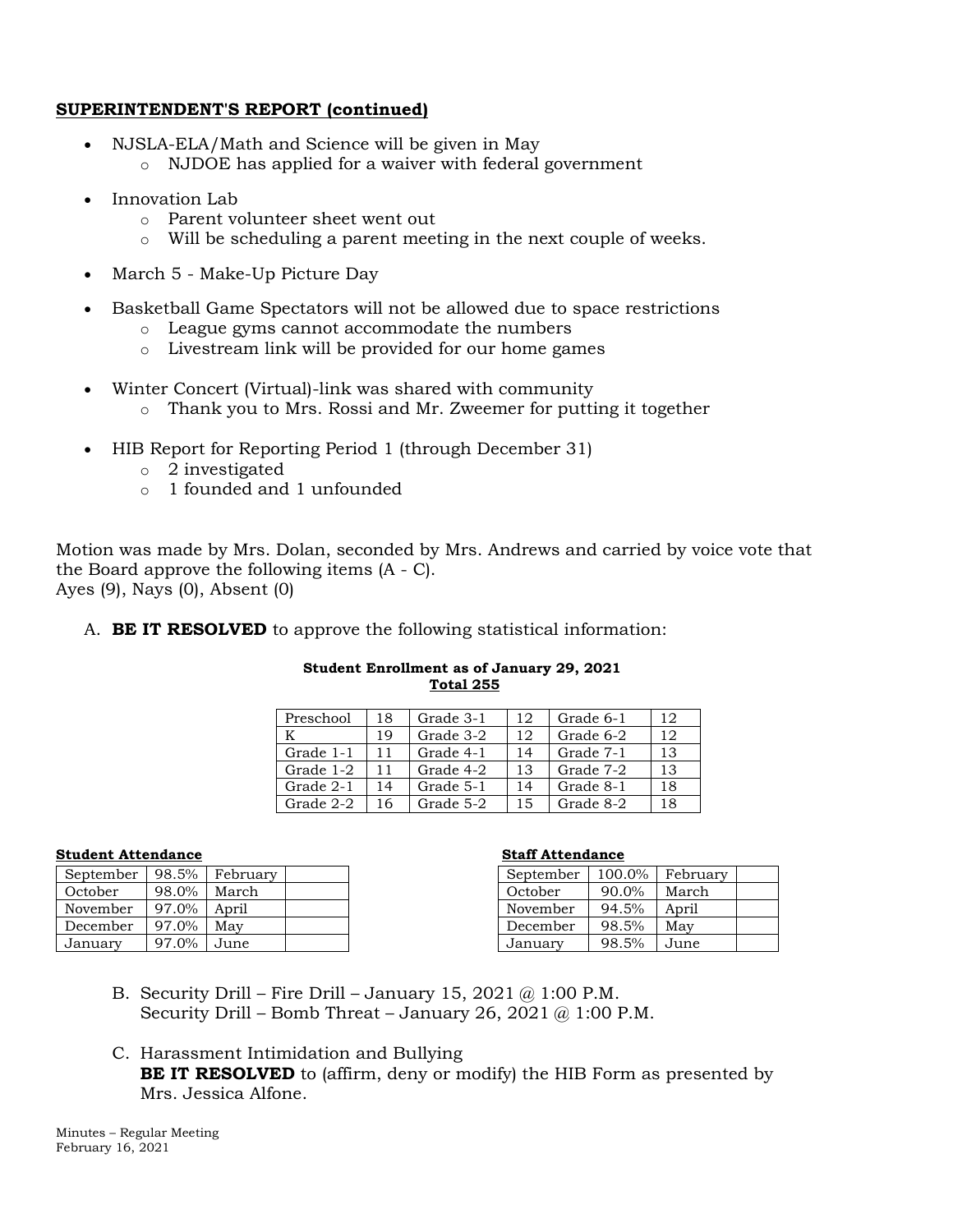# **PTO PRESENTATION – Caroline Quattrochi** – No report

# **PUBLIC DISCUSSION** - None

In compliance with Open Public Meetings Act PL 1975, Chapter 10:4-12 subsection b, - A public body may exclude the public only from that portion of a meeting at which the public body discusses any matter involving the employment, appointment, termination of employment, terms and conditions of employment evaluation of the performance of promotion or discipline of any specific prospective public officer or employees or current public offer or employee employed or appointed by the public body, unless all the individual employees or appointees whose rights could be adversely affected request in writing that such matter or matters be discussed at a public meeting. As per Board Bylaws, 0167, public participation in Board Meetings, such remarks are to be limited to five minutes duration. The Board of Education, though affording the opportunity for members of the public to comment will not engage and/or make remarks concerning matters of student confidentiality and/or matters of personnel wherein employees of the District have not been given notice of the Board's intent to discuss their terms and conditions of employment. Members of the public are reminded that though they are afforded the opportunity to address the Board, they are not given license to violate the laws of slander. Comments made by members of the public that are not in keeping with the orderly conduct of a public meeting will be asked to yield the floor and if they fail to do so may be subject to charges under New Jersey statues associated with disruption of a public meeting.

# **FINANCE**

Chair: Ken Marowitz Vincent Sasso, Joseph Vecchio, Boyd Decker

Motion was made by Mr. Marowitz, seconded by Mrs. Andrews and carried by roll call vote that the Board approve the following item (A). Ayes (9), Nays (0), Absent (0)

- A. **BE IT RESOLVED** to approve the following financial report
	- February 2021 Bill List in the amount of \$140,910.98.
	- Payroll Gross total for January 2021 in the amount of \$313,464.65

Motion was made by Mr. Marowitz, seconded by Mrs. Andrews and carried by roll call vote that the Board approve the following item (B). Ayes (9), Nays (0), Absent (0)

> B. **BE IT RESOLVED** to approve the following resolution regarding Waiver of Requirements Special Education Medicaid Initiative (SEMI) Program:

**WHEREAS** NJAC 6A:23A-5.3 provides that a school district may request a waiver of compliance with respect to the district's participation in the Special Education Medicaid Initiative (SEMI) Program for the 2021-2022 school year, and

**WHEREAS**, the Monmouth Beach Board of Education desires to apply for this waiver due to the fact that it projects having fewer then 40 Medicaid eligible classified students for 2021-2022 budget year.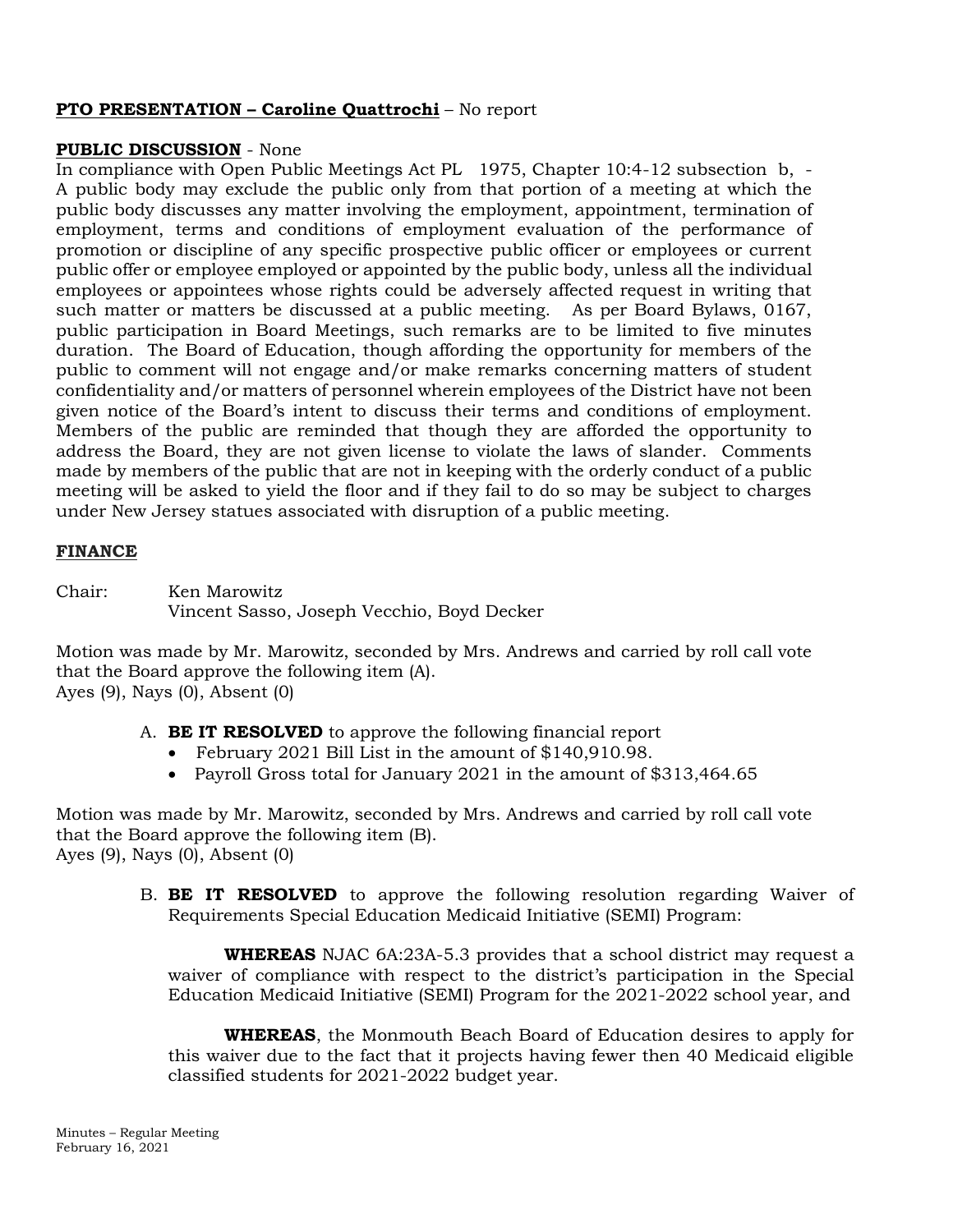# **PERSONNEL**

Chair: Barbara Kay Melanie Andrews, Chris Dudick, Aleksandra King

Motion was made by Mrs. Kay, seconded by Mrs. Andrews and carried by voice vote that the Board approve the following item (A). Ayes (9), Nays (0), Absent (0)

> A. **BE IT RESOLVED** to approve the creation of the new job description, Technology and Innovation Specialist.

# **CURRICULUM AND INSTRUCTION**

Chair: Chris Dudick Barbara Kay, Melanie Andrews, Aleksandra King

Motion was made by Mr. Dudick, seconded by Mrs. Andrews and carried by roll call vote that the Board approve the following item (A). Ayes (9), Nays (0), Absent (0)

- A. **BE IT RESOLVED** to approve the following teacher workshops:
	- Emily Rossi to attend the NJMEA Music Education Conference (virtually) on February 18 and February 19, 2021 at no cost to the district.
	- Tina Freglette to attend virtual PD through Speechtherapypd.com for a one year subscription rate of \$89.00.

Motion was made by Mr. Dudick, seconded by Mrs. Andrews and carried by voice vote that the Board approve the following item (B). Ayes (9), Nays (0), Absent (0)

> B. **BE IT RESOLVED** to retroactively approve the following student placement from Monmouth University for the Fall 2021 semester:

| Name     | Hrs. | <b>Course</b> | Grade | <b>Subject</b>    | School     | <b>Teacher</b> | Grade |
|----------|------|---------------|-------|-------------------|------------|----------------|-------|
| Handel,  | 40   | ED-362        | K-6   | K-6 classroom     | <b>MBS</b> | Jason          |       |
| Alyssa   |      |               |       | where Social      |            | Vastano        |       |
|          |      |               |       | Studies is taught |            |                |       |
| Farrell, | 25   | EDS-336       | $K-3$ | Inclusion or      | <b>MBS</b> | Meghan         |       |
| Isabel   |      |               |       | Resource          |            | Vaccarelli     |       |
|          |      |               |       | Classroom         |            |                |       |

# **BUILDING AND GROUNDS** – No report

Chair: Vincent Sasso Ken Marowitz, Boyd Decker, Joseph Vecchio

# **POLICY** – No report

Chair: Melanie Andrews

Minutes – Regular Meeting February 16, 2021